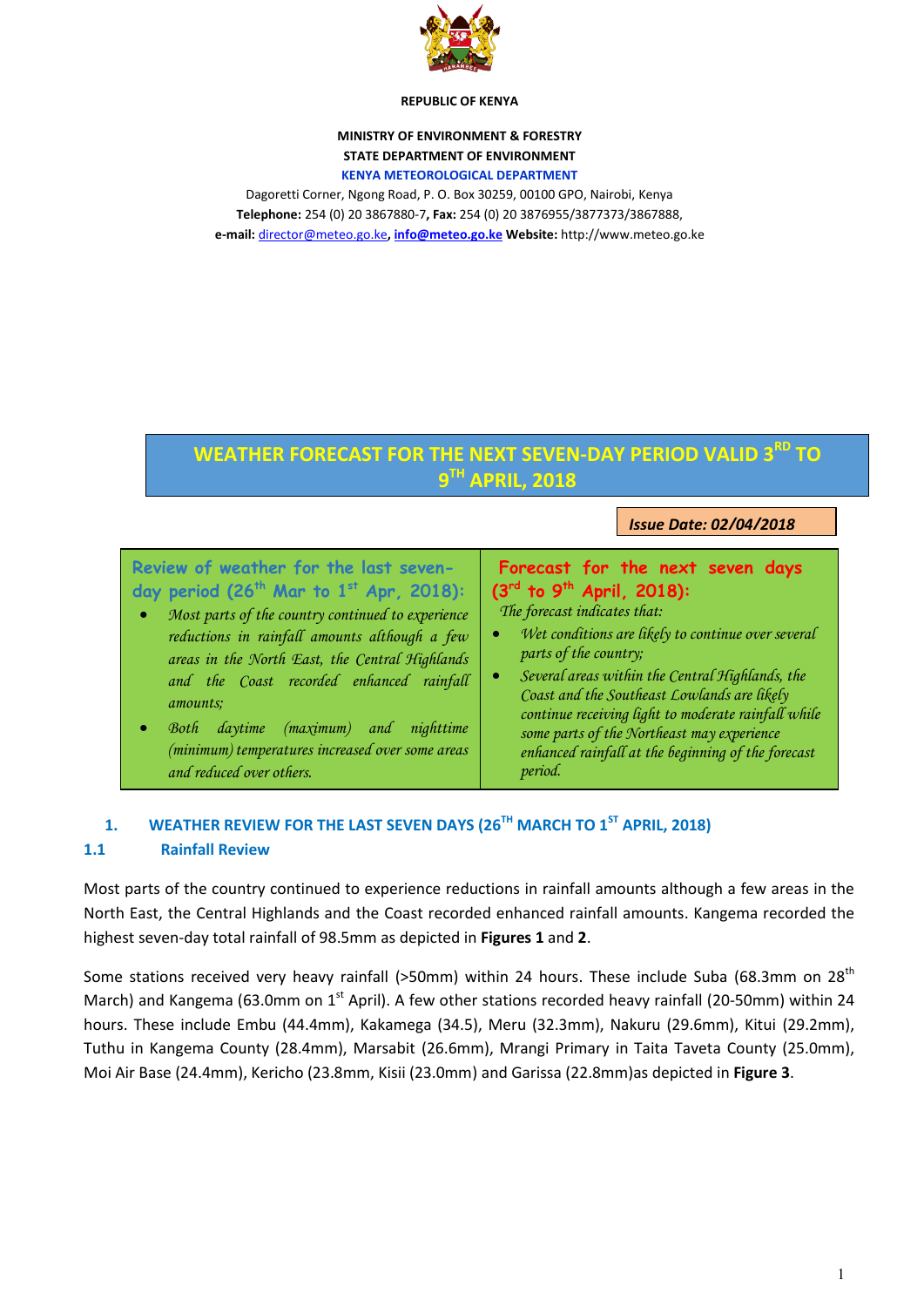



#### **1.2 Temperature**

During the review period, day-time (maximum) temperatures increased over some stations like Kisumu, Lodwar and Wilson and decreased over others like Makindu, Machakos and Mombasa. Night-time (minimum) temperatures generally increased over most parts of the country although some areas like Wajir, Narok and Nyeri recorded decreases.

Mandera Meteorological Station recorded the highest daily maximum temperature of 38.0°C on 1<sup>st</sup> April while Nyahururu Meteorological Station recorded the lowest daily minimum temperature of 7.2°C on 30<sup>th</sup> March. The same stations recorded the highest seven-day average maximum temperature of  $36.7^{\circ}$ C and the lowest seven-day average minimum temperature of 9.1°C respectively. **(**See **Figure 4** below*)*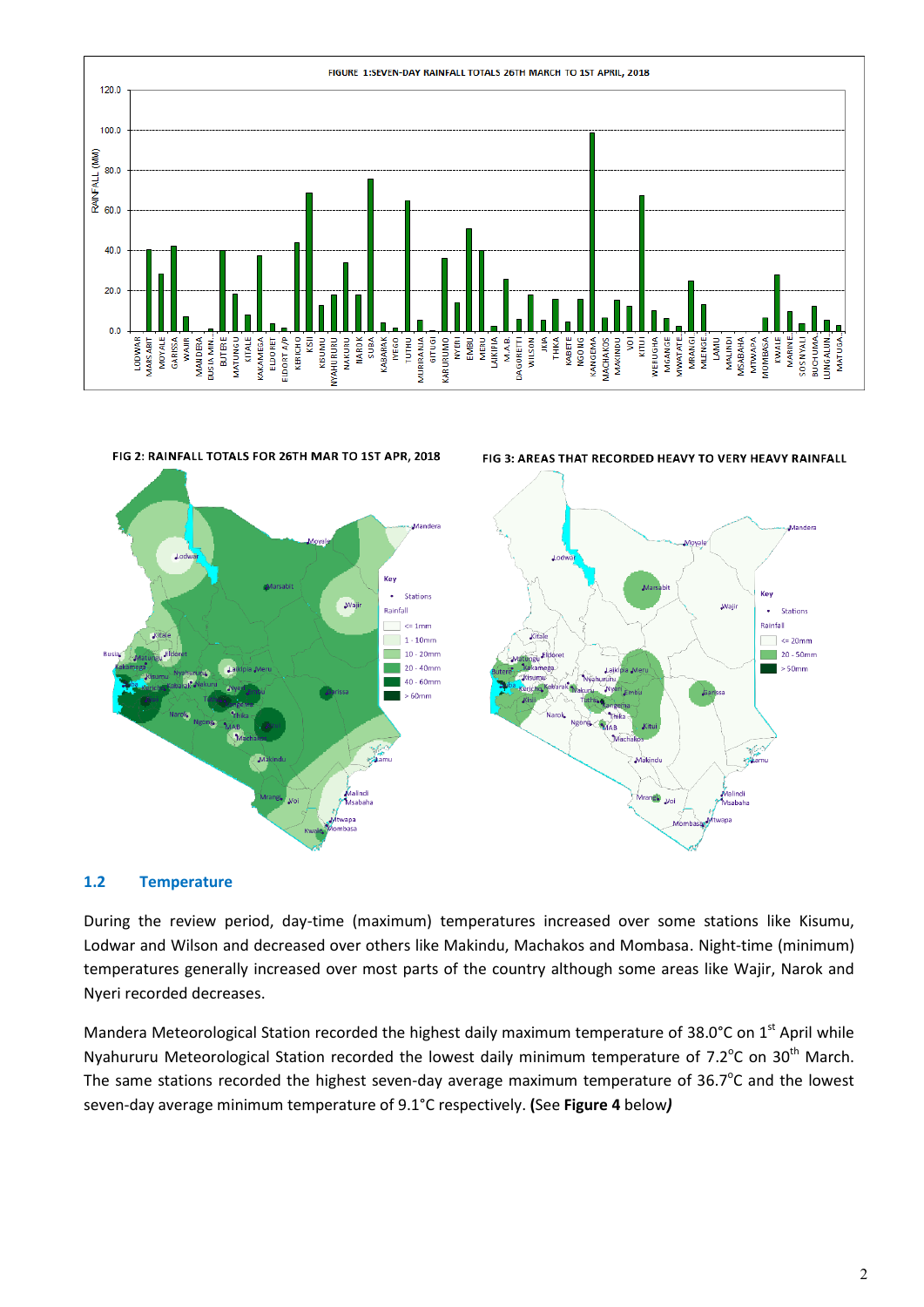